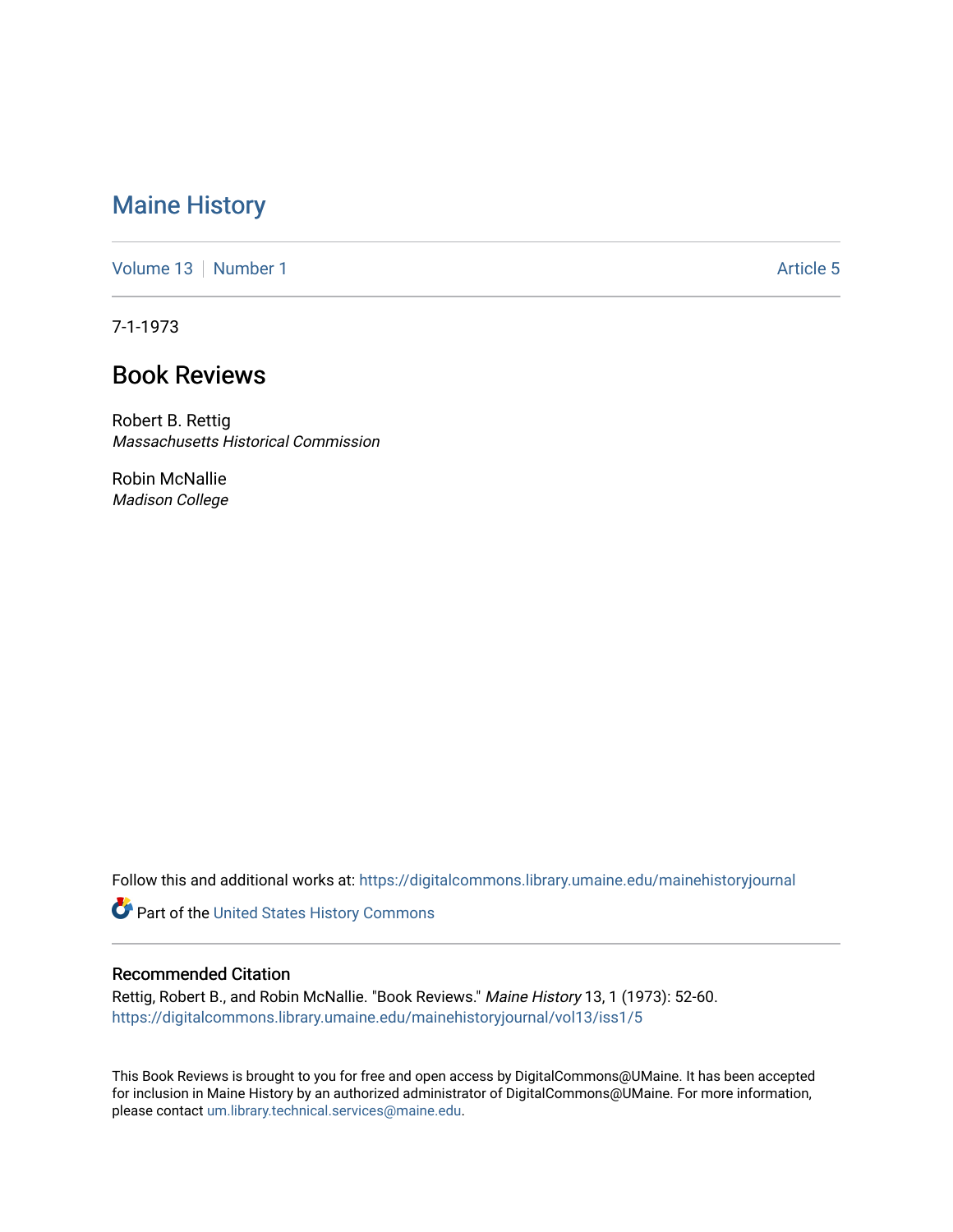### WRITINGS IN MAINE HISTORY *Books*

*Portland: A publication of Greater Portland Landmarks, Inc.* Text by Josephine H. Detmer and Patricia M. Pancoast; Photographs by Nicholas Dean; Designer and editor, Martin Dibner; Project director, Jane Smith Moody. Portland, Greater Portland Landmarks, Inc., 1972. 236 p. \$6.95 softbound, \$15.00 hardbound.

Portland has long been taken for granted by its residents and overlooked by visitors to Maine. This handsome new publication on the city'<sup>s</sup> history and architecture should do much to right the balance. Those who have known Portland all their lives will find much here to interest them, and those who are unfamiliar with the city will find reason to leave the turnpike for a first-hand look.

Greater Portland Landmarks undertook this project as a means of helping the public understand and appreciate the value of Portland'<sup>s</sup> historic architecture. The ultimate goal is recognition and protection of the city'<sup>s</sup> architecturally important buildings and neighborhoods, so many of which have been destroyed or defaced in recent years. The evidence presented here makes clear that Portland has an outstanding natural setting, a dynamic history, and a remarkable surviving treasure of historic buildings. The book deserves as wide a circulation as possible so that these assets will be given the recognition they deserve.

The publication *Portland* is a team effort. Conceived by Sally Sewall when president of Greater Portland Landmarks in 1970, it was executed under the direction of Jane Smith Moody. Josephine H. Detmer wrote the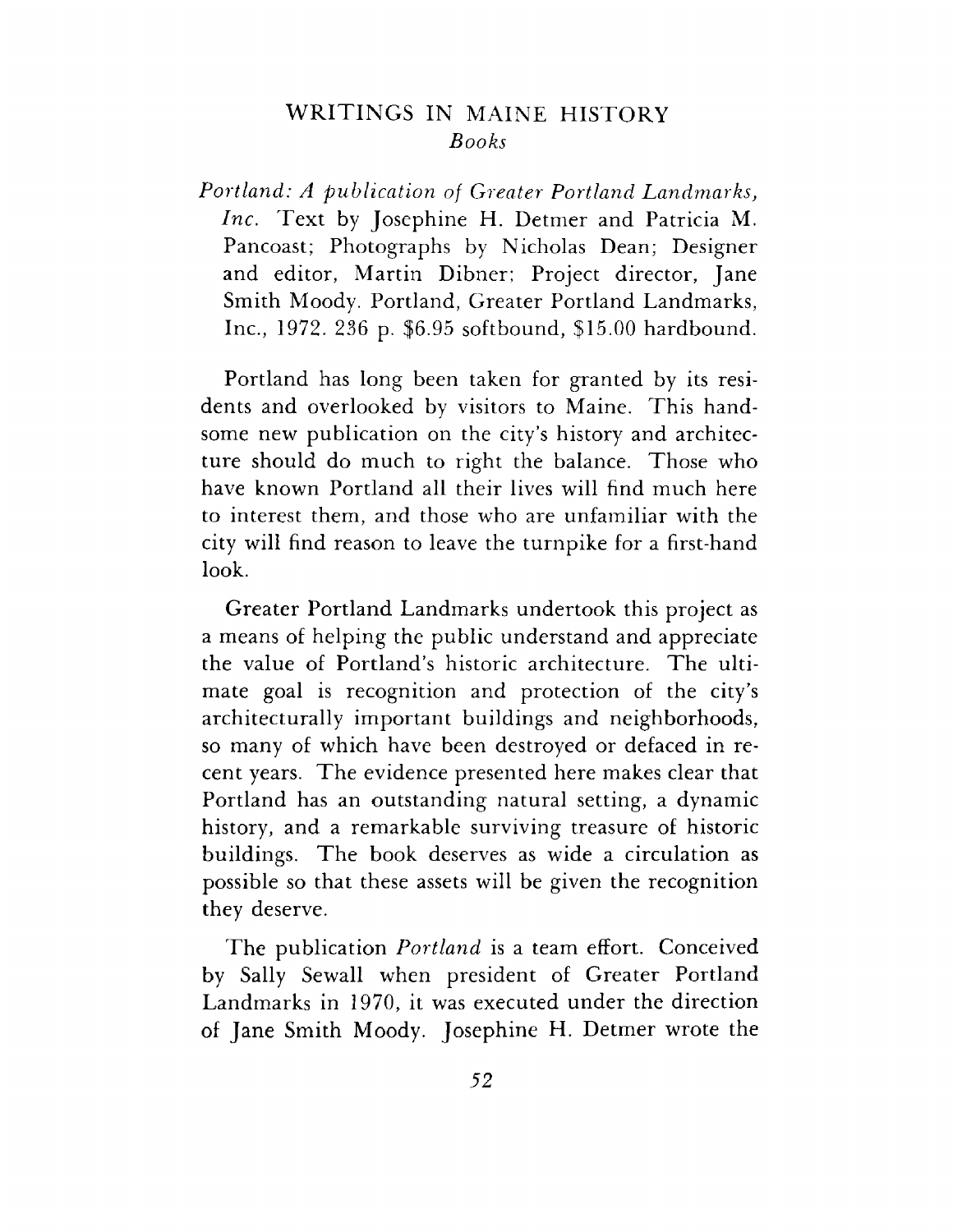text on Portland history that comprises the first major section of the book and Patricia McGraw Pancoast wrote the architecture text that makes up the other major section. Nicholas Dean took the photographs, and Walter Muir Whitehill of the Boston Athenaeum wrote the introduction. As designer and editor, Martin Dibner tied everything together. The result is an attractive, readable, and informative publication.

Portland'<sup>s</sup> early history, related by Josephine Detmer, was full of disasters, but the advantages of the natural setting  $-$  in particular the excellent harbor  $-$  caused the settlement to revive each time and eventually to prosper. Known until 1786 as Falmouth, Portland was devastated twice by the Indians (1676 and 1690) and once by the British under Captain Henry Mowatt (1775). A period of great commercial prosperity followed the Revolution. Although halted for a time by the Embargo of 1807 and the War of 1812, Portland's commercial prosperity continued through the nineteenth century, particularly after the coming of the railroads in mid-century. Even a disastrous fire in 1866 did not stop Portland from growing and prospering. Rather, the momentum of the city was such that the entire commercial district was rebuilt in a few years' time.

Portland'<sup>s</sup> surviving architecture, described by Patricia Pancoast, reflects the city'<sup>s</sup> historical background. Few buildings survive from before the Revolution because of the successive waves of destruction and reconstruction. The boom of the Federalist era, on the other hand, gave Portland a number of architecturally significant buildings, many of which, such as the McLellan-Sweat Mansion of 1800, adorn the city today. These landmarks are not so threatened as the buildings of the mid- to later nineteenth century, particularly the splendid commercial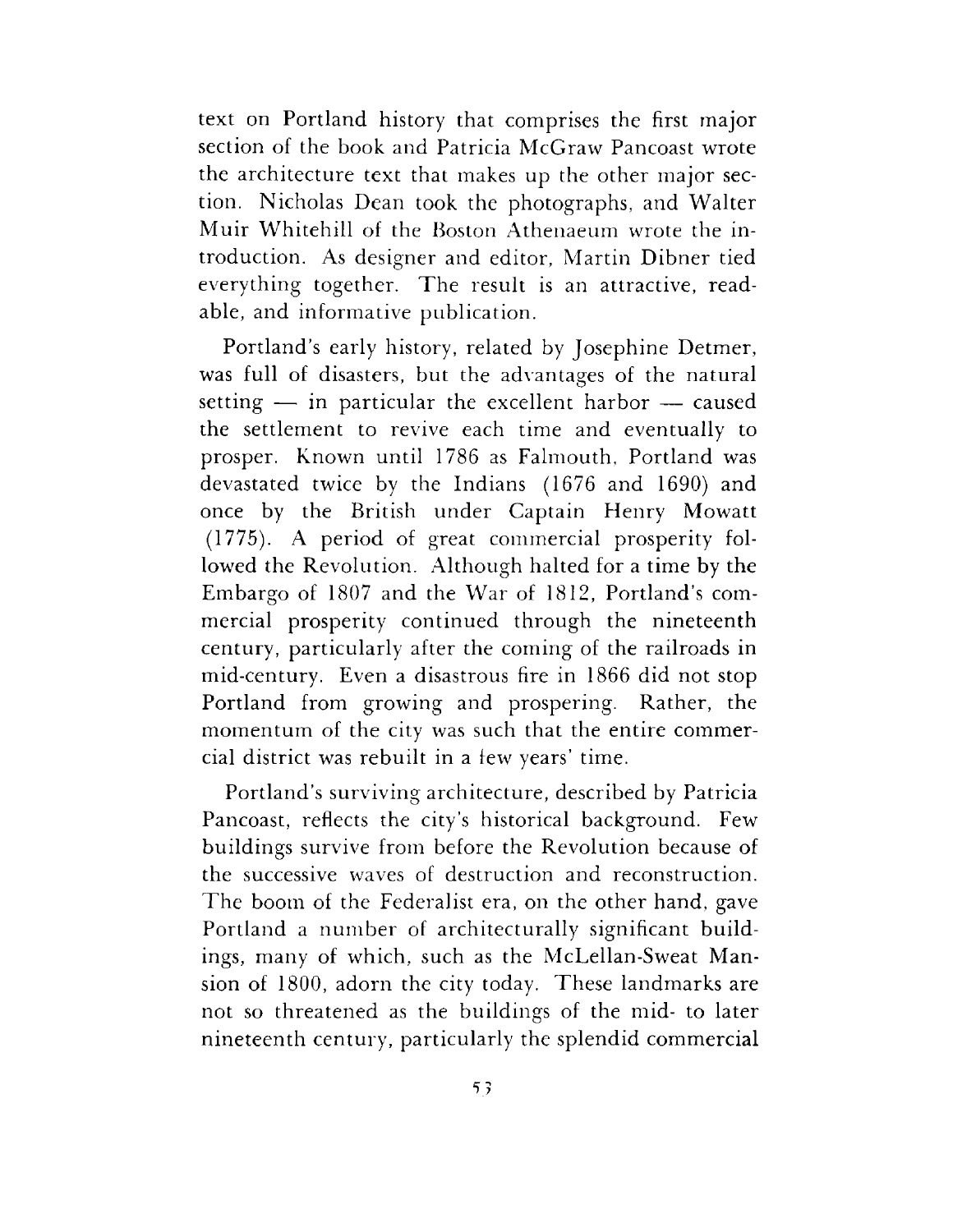architecture that emerged after the Great Fire of 1866. The book gives proper emphasis to this period and to the work of architects such as George M. Harding, Francis H. Fassett, and John Calvin Stevens. Both the history and the architecture sections conclude their chronological coverage with the building of the present City Hall (1908-1912).

Nicholas Dean'<sup>s</sup> photographs convey the character and variety of the nineteenth century architecture that is the essence of Portland. Yet the book contains, in addition to present-day photographs, numerous old views, maps, drawings, prints, and paintings (many from the collection of the Maine Historical Society). The design is not only attractive but also useful, for the illustrations are nearly always on the pages where they are referred to. The book's 236 pages are enlivened by a total of 210 illustrations.

Besides the principal sections on history and architecture, *Portland* contains a foreword by Landmarks president Charlton S. Smith, Walter Whitehill'<sup>s</sup> enthusiastic introduction, a brief but revealing illustrated catalogue of demolished Portland buildings, a glossary of architectural terms, and a street guide to the buildings referred to in the text. Lacking are a conventional index and a bibliography, both of which would have been useful.

This is not the definitive work on Portland history and architecture, but it is an excellent introduction to the subject, and it more than fulfills Greater Portland Landmarks' goal of increasing public awareness of the city'<sup>s</sup> heritage so that more of that heritage is not unnecessarily lost. Any quibbles with the book — for example, its lack of attention to buildings such as the former First National Bank Building at Middle and Ex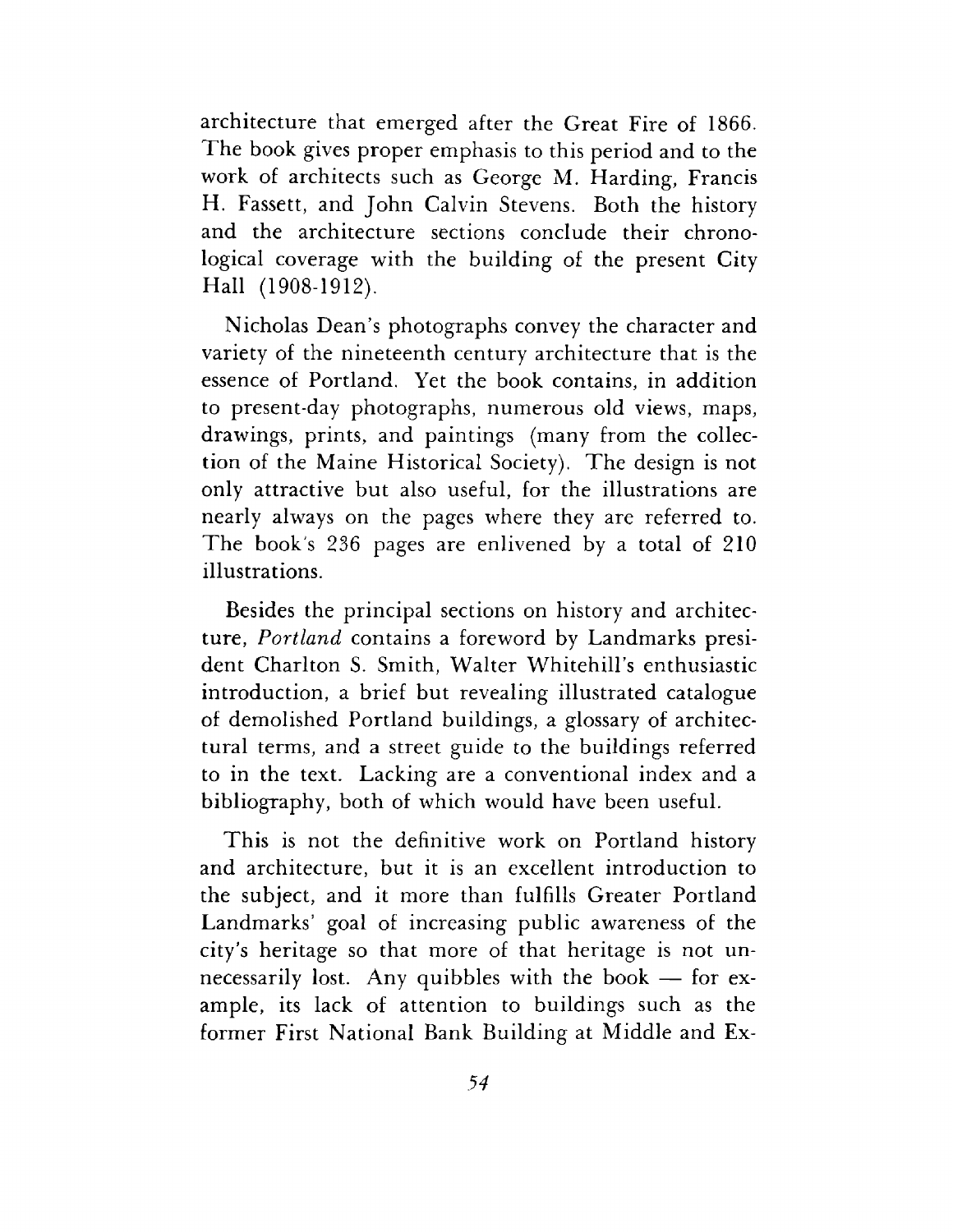change Streets or to architects such as Charles A. Alexander — are minor by comparison with the importance of that goal and the success with which the book achieves it.

> ROBERT B. RETTIG, Executive Director, Massachusetts Historical Commission

### Lease, Benjamin. *That Wild Fellow John Neal and the American Literary Revolution,* University of Chicago Press, 1972. 229 p. \$6.95.

"There swaggers John Neal, who has wasted in Maine The sinews and cords of his pugilist brain, Who might have been poet, but that, in its stead, he Preferred to believe that he was so already . . . ."

James Russell Lowell, *A Fable for Critics* (1848)

Professor Lease'<sup>s</sup> book is the first full length critical biography of the man from Maine whom Poe once praised as "first, or at all events second, among our men of indisputable genius." Such a close study of Neal as Lease here undertakes has been long overdue, for although, today, his subject'<sup>s</sup> name is likely to be known, if at all, largely through Janies Russell Lowell'<sup>s</sup> witty appraisal in *A Fable for Critics,* to the generation of writers and readers coming of age in the America of the 1820's, John Neal was not only a tireless propagandist for a national literature but also himself an active participant in the literary arena as poet, editor, fiction writer and dramatist.

It is these literary activities of Neal that Lease concentrates on in *That Wild Fellow,* as the full title of his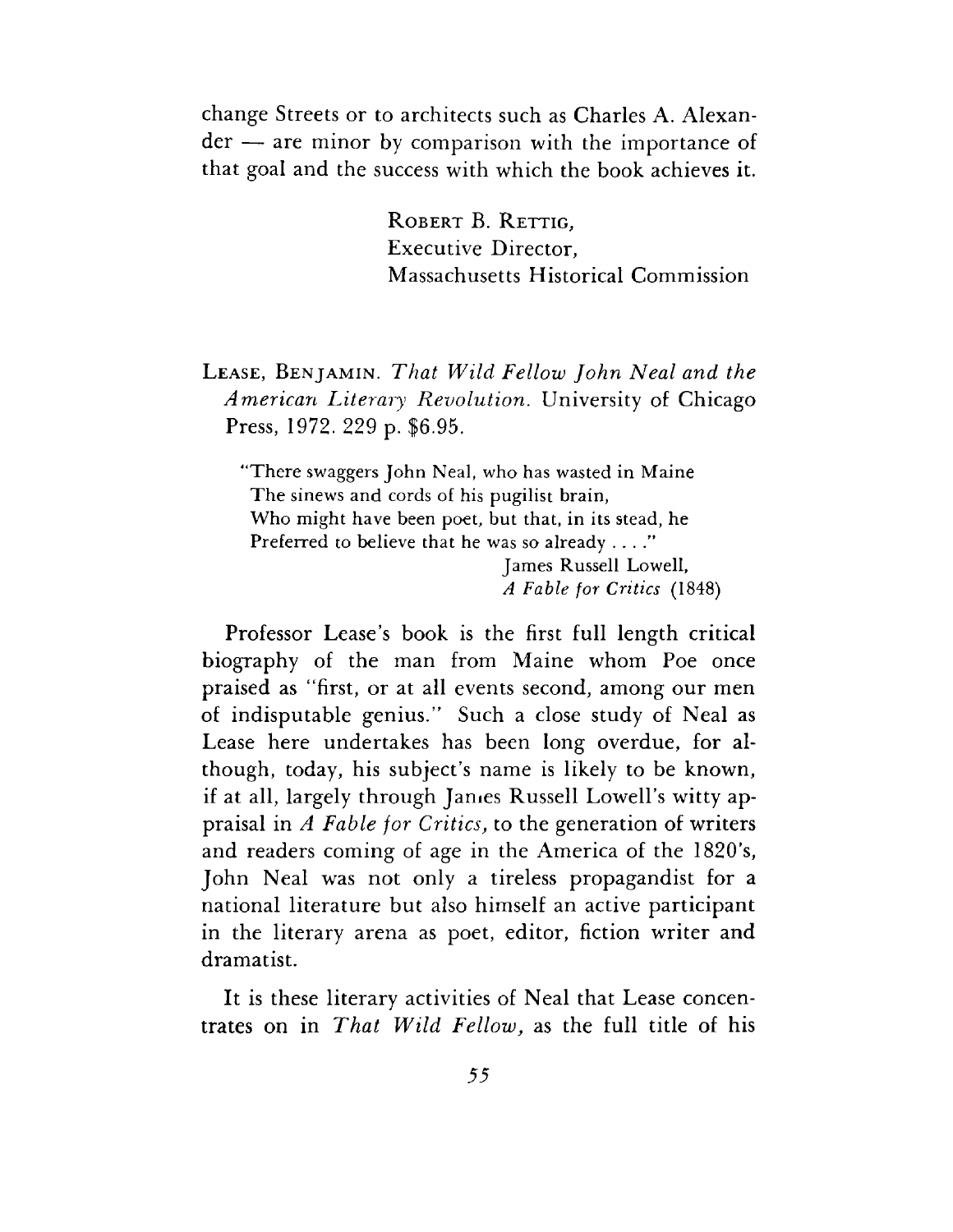book would lead the reader to expect. As a consequence, the youthful years in Portland are not lingered over, although Lease does note that the straitened financial situation of Neal'<sup>s</sup> childhood threw him onto his own by the time he was twelve (his father, a Quaker school teacher, died soon after his birth in 1793). Likewise, the long period dating from Neal'<sup>s</sup> return to Portland in 1827 until his death there in 1876, is dealt with primarily as it relates to Neal'<sup>s</sup> contributions as author and editor.

This nearly exclusive concentration on Neal the literary man, to be sure, is not without its failings. First of all, since it has taken so long for someone to devote a full book to Neal and since it is doubtful that more than one book on him is really needed, this reviewer, for one, would like to have seen a broader gauged study; one, for instance, which would have done more than relegate Neal'<sup>s</sup> interest in Benthamism to a footnote citing scattered sources to consult for further information on the topic. This reviewer also would like to have seen something said concerning Neal'<sup>s</sup> articles on art, essays which most certainly would have shed more light on his literary criticism, an area covered at some length in the book. Yet Lease scarcely makes mention of this related field.

The severe limitation of scope poses an additional and more obvious problem; to a considerable extent, it betrays the promise of Lease'<sup>s</sup> main title. By so insistently trying to establish his subject as a central figure in the quest for a national literature, the author succeeds in making "that wild fellow John Neal'' (the phrase is taken from a sketch by Nathaniel Hawthorne) appear as too tame by half. The reader is given Neal with the life nearly drained out of him. Indeed, the most readable pages of the book are those at the beginning of the Homecoming section which cover Neal'<sup>s</sup> activities after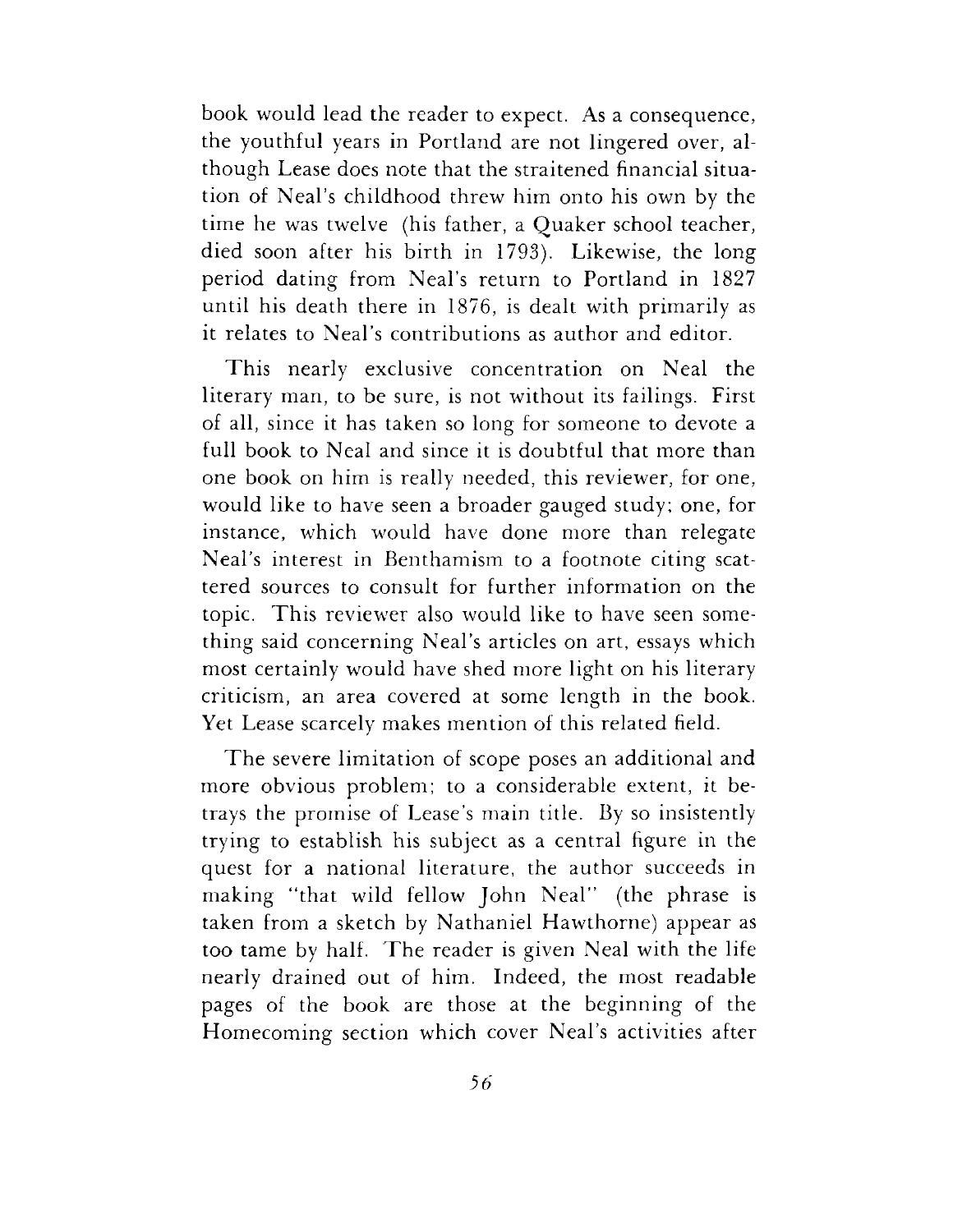his return to Portland from the wider world of Baltimore and London. Here the Neal of diverse energies and enthusiasms comes briefly to the fore — the public spirited Neal who actively aided in beautification projects of his native city; the athletic Neal who wrote to Thomas Jefferson, suggesting he establish a school of gymnastics at his new university; and, most amusingly, the stubbornly perverse Neal who decided to remain permanently in Portland just to spite those prominent citizens who resented him for his harsh treatment of certain among them in the novel *Errata.* It is this section too that provides the reader with one of the few vivid firsthand descriptions of Neal, this one provided by a college student visiting the author-editor at the office of his vinegary periodical, *The Yankee,* which, during its brief two year existence, counted Poe and Whittier among its contributors. The student, as quoted by Lease, writes in open mouthed wonder:

My attention was attracted by a man about five feet, eight or nine inches high, with a fine head, light-coloured silky hair, robust, athletic, iron-built; in short, the man to make a statute of, every limb was so well developed, and there was so much manhood in the whole figure. He was in a strange-shaped jacket, with a vest after his own form and fashion, for he has all things made according to his notions, dictating to tailors, furniture makers, house-builders, book-binders . . He was over careful and very neat in his person, but not a fop nor a dandy, for they follow fashions, and he sets all at defiance. Neal was then alternately talking with a lot of men who were boxing and fencing, for he was a boxing-master, and fencing-master too, and as the printer's devil came in crying "Copy, more copy," he would race with a huge swan'<sup>s</sup> quill, full gallop, over sheets of paper as with a steam pen, and off went one page, and off went another, and then a lesson in boxing, the thump of glove to glove, then the mask, and the stamp of the sandal, and the ringing of the foils.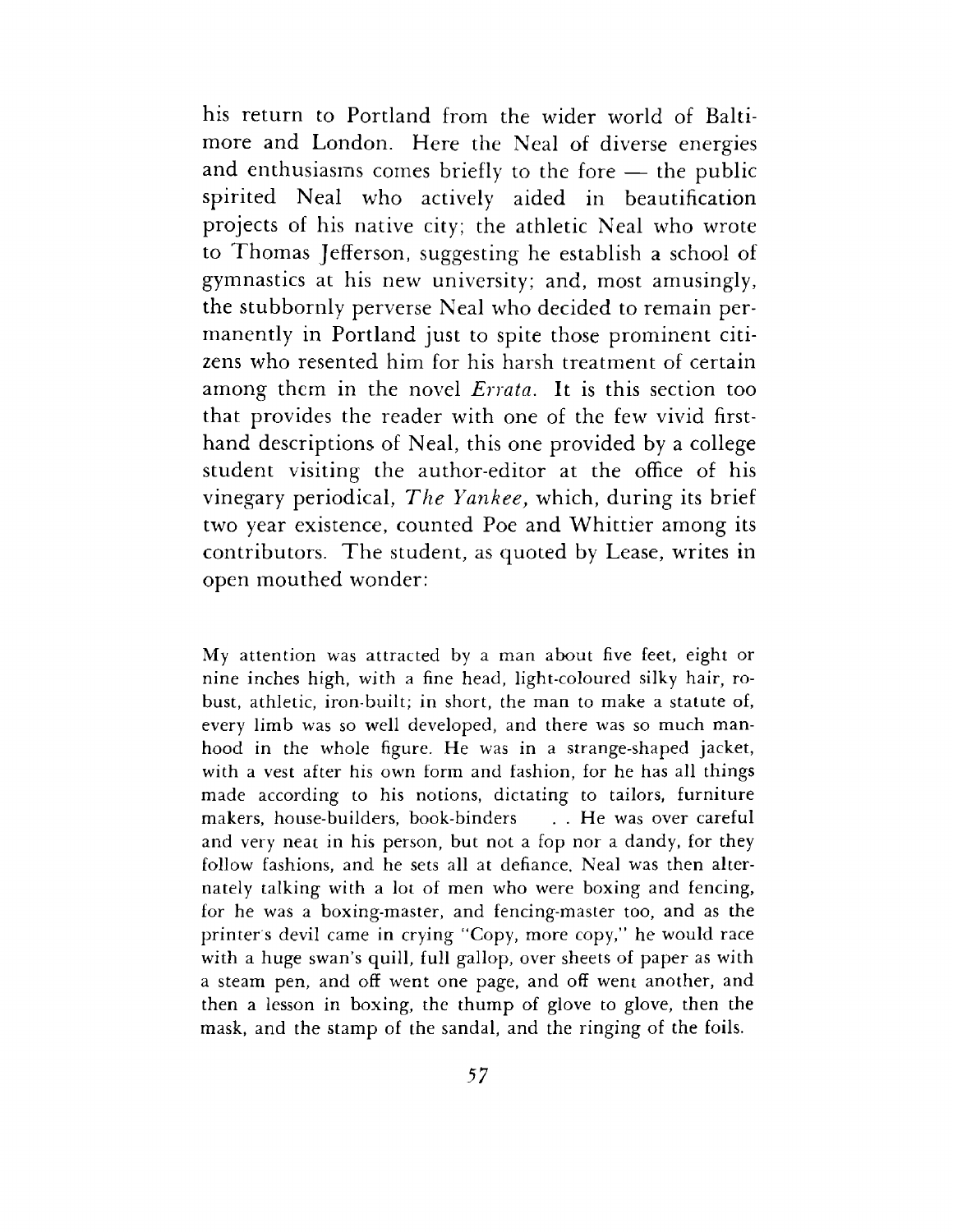Such a bright description as this one makes the reader long for more of the same but, generally, he has to settle for Lease'<sup>s</sup> more habitual practice of maintaining a safe distance between himself and subject.

However, a couple of points should be made in defense of the author'<sup>s</sup> approach to Neal. In the first place, any biographer who wants to avoid a bloodless portrait of his man will find it easier to do so if he can draw upon his subject'<sup>s</sup> personal papers, such as letters, diaries, notebooks and the like. In preparing his study, Lease has had to work largely without benefit of such primary source material, most of Neal'<sup>s</sup> private records having been destroyed in the Portland fire of 1866. Then there is the specific difficulty any writer who stalks Neal is going to encounter, that is, the difficulty of penetrating the many public masks of this incorrigible braggart and selfpromoter, known in his own day as "the American Byron," whose work he admired, incidentally. Even more than Byron, however, John Neal, in his life time, was at considerable pains to keep people at arm'<sup>s</sup> length. He doesn't seem to have confided much in others, even members of his own family, who, in *That Wild Fellow,* seem to be distant indeed. Lease is aware of Neal'<sup>s</sup> penchant for protective coloration when he observes that only the poet-pastor, John Pierpont, whose acquaintance Neal made during the War of 1812, was "exempt from the distrust he feels for others — and himself." And, as Lease further observes, even the closeness of this relationship diminished after a quarrel between the two men in 1823, shortly before Neal departed Baltimore for England.

Undeniably, then, Neal'<sup>s</sup> biographer has taken the easier and more prudent course by seizing upon the Neal who is most accessible at this late date, the Neal, that is,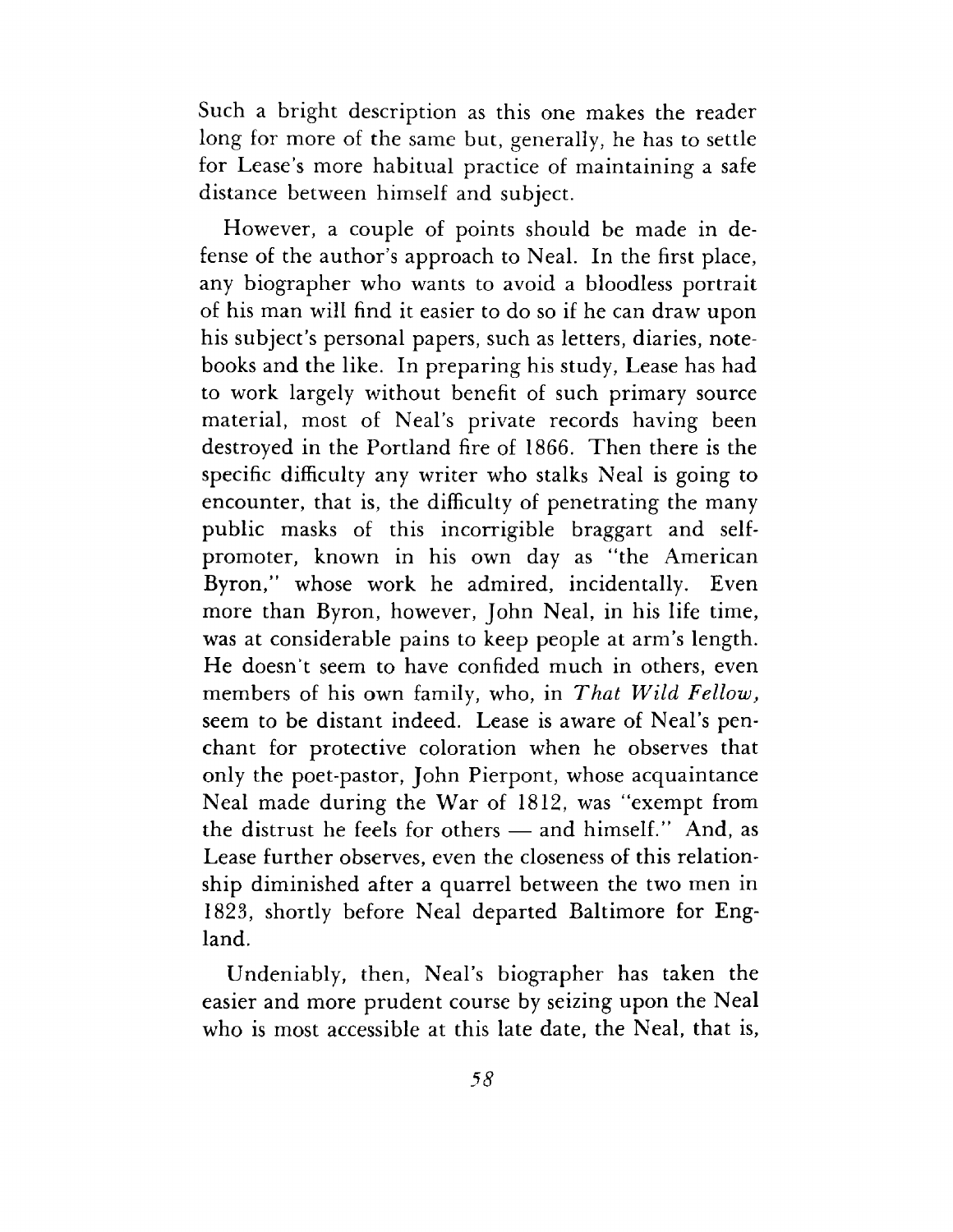who vociferously proclaimed the cause of a viably indigenous American literature. And although Lease can be faulted even on this score for overzealously "puffing" Neal as herald, source and inspiration for American writers who succeeded him, he has come up with important revelations which help illuminate corners of Neal'<sup>s</sup> career previously in shadow.

The most central of these, for the literary historian at least, concerns Neal'<sup>s</sup> decision in 1823 to leave the pursuit of law and letters in Baltimore for England and his subsequent success there as the first American to be published in the prestigious *Blackwood's Magazine.* Lease produces very convincing evidence that his subject did not so much leave Baltimore as flee it because of a stinging attack in his novel *Randolph* on William Pinkney, a reputable lawyer and father of the poet Edward C. Pinkney. Also, young Pinkney, it seems, before Neal'<sup>s</sup> departure, had him posted as a coward for refusing to duel over the matter. This information, if it doesn't reverse, certainly modifies, the earlier commonly held assumption that Neal, in order to promote both his country'<sup>s</sup> and his own literary aspirations, stormed England with premeditation.

Similarly, by gleaning *Blackwood's* correspondence of the time, Lease has provided the reader with a more focussed picture of this strange alliance between William Blackwood, the canny Scot proprietor of Britain'<sup>s</sup> most Olympian journal and John Neal, the mercurial Yankee exile. *That Wild Fellow* is especially successful in adumbrating the final parting of the ways between the two men, owing largely to the financial loss the firm of Blackwood took upon the publication of Neal'<sup>s</sup> typically rambling novel, *Brother Jonathan.*